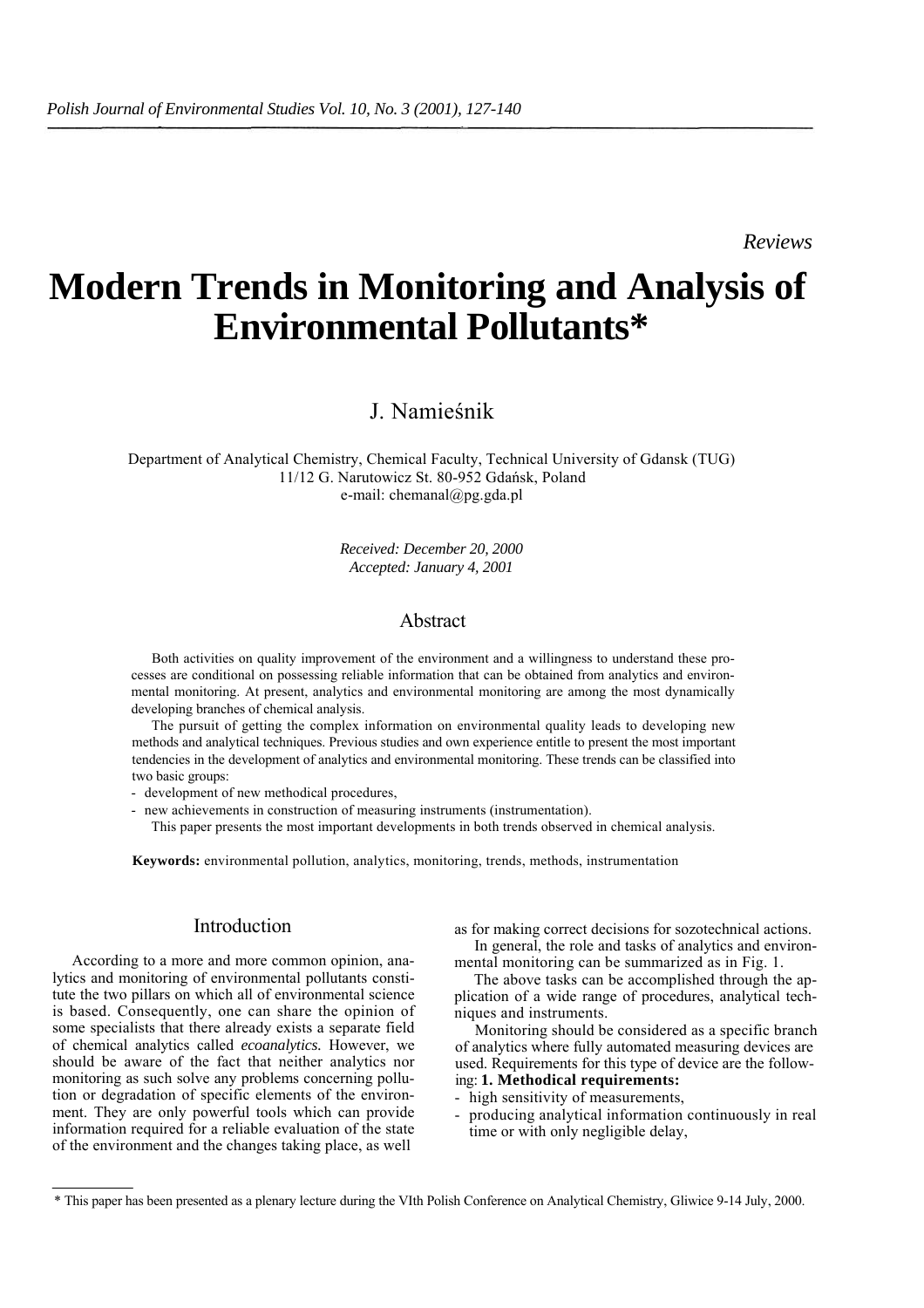

Fig. 1. Application areas of environmental analysis and monitoring.

- high resolution of results characterized by short re sponse time of the instruments,

- long time of autonomous operation.

# **2. Technical requirements:**

- automatic zeroing and instrument calibration,
- protection against abrupt power failure,
- equipping instruments with:
	- independent power supply,
	- calibration module,

system for filling and refilling solution and reagents (electronic monitoring of liquid level),

system protecting flames from extinguishing (moni tors based on the use of FID and FPD detectors),

possibility of automatic regeneration or exchange of filters.

The topic of this work is very wide-ranging and up to now only a few papers of this kind have been published. Please note the following:

- the first paper on basic developmental trends was pub lished in *"Chemia Analityczna"* in 1995 [1] and its shortened version [2];
- papers presenting some aspects of modern analytical chemistry [3] and its place in environmental manage ment [4];
- a treatise which is the widest known description of trends in monitoring and analysis of environmental pollution [5].

# Classification of Trends in Monitoring Environmental Analytics

Environmental analytics and monitoring are the part of analytical chemistry which develops at the fastest rate. We can distinguish a spectrum of trends which can be classified into two basic groups:

# **1. methodological trends in environmental analytics and monitoring:**

- dissemination of speciation analysis;
- use of total parameters to assess environmental pollution level;
- tendency to determine lower and lower analyte con centrations in samples of very complex matrix;
- search for methods applicable for determination of many analytes in the same sample during a single ana lytical process;
- introduction of solventless techniques to analytical practice;
- increase in significance of bioanalysis and biomonitoring;

# **2. trends in the area of instrumentation:**

- new designs of sensors and detectors;
- introduction of coupled methods to analytical practice;
- computerization, automation and robotization of monitoring and measuring instruments;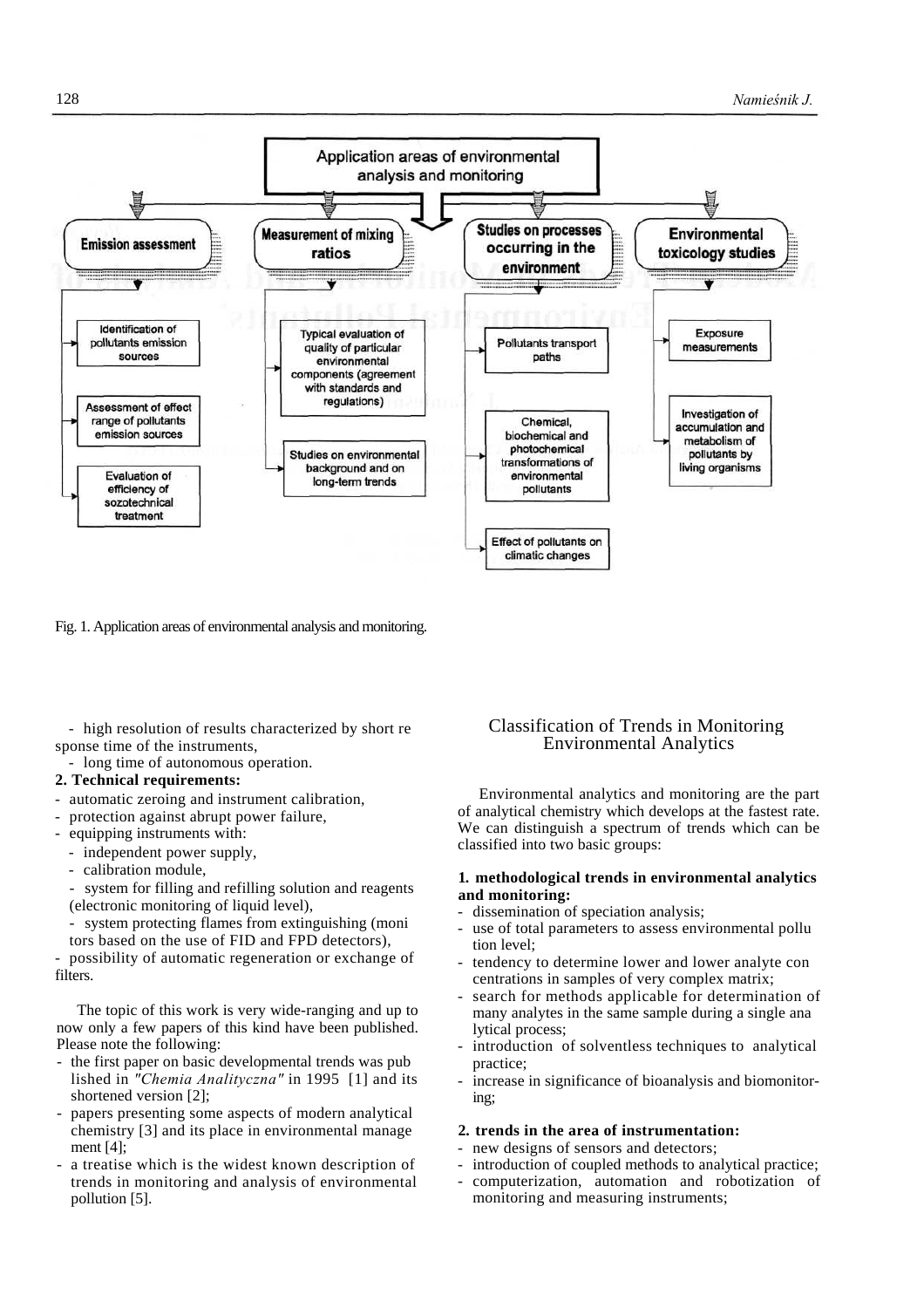| Lp. | Speciation analytics variety  | Aim of speciation studies<br>DOZ1                                                            |  |
|-----|-------------------------------|----------------------------------------------------------------------------------------------|--|
| 1.  | Physical speciation [9, 10]   | Detection and determination of different physical forms of the same analyte                  |  |
| 2.  | Chemical speciation           | Detection and determination of different chemical species containing a given element         |  |
|     | Screening speciation [11, 12] | Seeking for a specific analyte                                                               |  |
|     | Distribution speciation       | Determination of concentration of the same analyte in different parts of the material object |  |
|     | Group speciation [13, 14]     | Determination of total content of analytes belonging to a specific group                     |  |
|     | Chiral speciation             | Separation and determination of enantiomers                                                  |  |
|     | Individual speciation [15]    | Determination of all the species containing a given element                                  |  |

## Table 1. Varieties of speciation analytics

- use of expert systems;

- miniaturization of measuring systems (introduction of *"electronic nose"* and *"electronic tongue")* to analytical practice;
- design of passive devices and devices for conducting measurements *in situ,* including direct reading of analyte amount (concentration);
- development of remote control techniques for assess ment of environmental pollution;
- use of cine-camera techniques, photographic docu mentation and geographical information systems in as sessment quality.

## **I. Methodological Trends**

## **1. Widespread use of speciation analytics**

The question of what "speciation" means is often asked. The answer could be, as the IUPAC defines: "Speciation is the process-yielding evidence of the atomic or molecular form of an analyte". The term "speciation" can be used in its extended meaning [6]: binding forms of elements exactly definable or only operationally defined. Speciation analytics is the analytical activity of identifying and quantifying one or more chemical species or physical forms of an element present in a sample [7, 8].

A literature search allows one to distinguish some varieties of speciation analytics; the basic are presented in Table 1.

Chromatographic techniques, and especially the socalled hyphenated methods have become an ideal tool for speciation analytics due to their ability to separate even very complex mixtures into individual components [16, 17].

A more detailed description of different types of speciation analysis can be found in an article published in *"Trends in Analytical Chemistry"* [18].

# **2. Application of total parameters (summarical par ameters) to the evaluation of the degree of pollution in different parts of the environment**

These parameters express the total content of a given element present in a sample in different chemical combinations and physical forms. Historically, the first total

parameters used in analytics to determine the amount of organic matter in a sample being analyzed have been: Chemical Oxygen Demand *(COD)* and Biological Oxygen Demand *(BOD)* in liquid and solid samples, and Total Hydrocarbons *(TH)* in air samples. Recently, the best-known parameter which has found application in environmental analytics is Total Organic Carbon *(TOC).*

The importance of determining total organic carbon content *(TOC)* was already recognized in 1931. Since that time literature has brought many reports arguing for the necessity of determining TOC, DOC and POC.

The basic techniques for the determination of TOC in water have remained relatively unchanged for 25 years. Organic compounds are converted to  $CO<sub>2</sub>$  using combinations of techniques that may include: a chemical oxidizing agent, wet chemical oxidation (WCO method), ultraviolet irradiation (UV), high-temperature combustion, or high-temperature catalytic oxidation (HTCO method).  $CO<sub>2</sub>$  is then measured using nondispersive IR absorption, microcoulometry, conductometric techniques, or a flame ionization detector (after methanization of  $CO<sub>2</sub>$ ). Since many water samples contain inorganic forms of carbon (carbonate and bicarbonate ions), it is usually necessary to remove these species, typically using a gas stripping technique prior to measurement of TOC, or to directly measure total inorganic carbon (TIC) content of a sample as part of the TOC determination.

Present methods and techniques of determination of total parameters can be classified, taking into account the following:

- 1. Area of practical use
- atmospheric air studies,
- water and wastewater studies,
- soil and sediment studies.
- 2. The parameter determined
- total content of a given element in all pollutants pres ent in a sample,
- content of a given element in a given group of pollu tants present in a sample.
- 3. Way of conducting chemical analysis
- directly in a sample,
- after analytes extraction (extract analysis).
- 4. Method of extraction of analytes from the sample studied.
- 5. Mineralization technique before final analysis
- dry techniques based on catalytic oxidation at high temperature,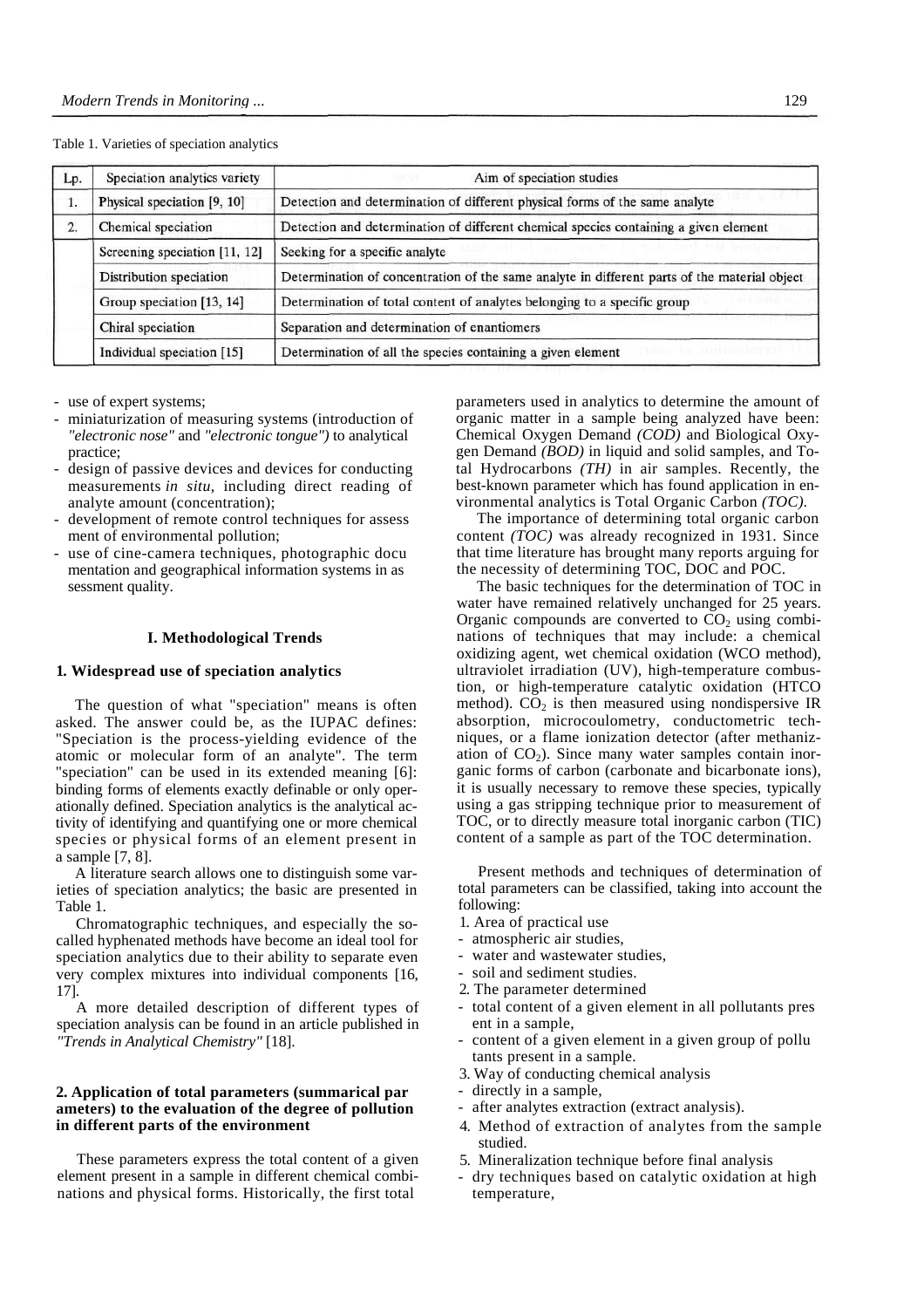- wet oxidation at low temperature (with oxidant addition).

Taking into account the enormous number of chemical compounds that are potentially present in environmental samples, the determination of total parameters can constitute the first step of an analysis. In the next step, speciation analysis can be carried out by using suitable procedures to determine concentration levels of selected analytes or groups of analytes. Hence, the two analytical approaches are fully complementary.

# **3. Determination of increasingly lower concentrations (amounts) of analytes in samples with very complex matrices**

Ecotoxicological considerations and the strive for an increasingly more accurate description of the state of the environment pose a great challenge to analytical chemists in terms of the necessity of determining still lower concentrations of various analytes in samples having complex and nonhomogeneous matrices. This task can be accomplished by one of two approaches:

by using more sensitive and selective, or even specific detectors. This approach can be exemplified by the introduction of the photo-ionization detector (used in gas chromatography), which is more sensitive and more se lective than the flame-ionization detector (which has been commonly used in GC),

- by introducing to analytical procedures an addi tional step: isolation and/or enrichment of analytes prior to their final determination. This extra step facilitates removing the interference resulting from the components of a primary matrix (due to matrix simplification), but also, more importantly, it results in an increase in analyte concentration to a level above the detection limit of the method or the analytical instrument used. This approach makes possible routine determinations of analytes at the ppb level, or even determining analytes at concentration levels down to a fraction of ppq.



Fig. 2. Cross-section through a typical multicapillary column.

Table 2. Examples of biological material, analysed to get information on type and intensity of exposure to environmental pollution.

| Biological material origin | Sample for analysis                                                                                     |
|----------------------------|---------------------------------------------------------------------------------------------------------|
| Plants                     | Leaves (needles)<br>Roots<br>Fruit and seeds<br>Branches and trunk (in the case<br>of trees)<br>Flowers |
| Animals                    | Osseous tissue<br>Muscular tissue<br>Eggs<br>Fat<br>Feather<br>Hair<br>Blood                            |
| Humans                     | Blood<br>Urine<br><b>Saliva</b><br>Hair<br>Cuticle cells<br>Sperm<br><b>Expiration</b> air              |

# **4. Simultaneous determinations of many analytes using one sample and one analytical cycle**

This trend in analytics and environmental monitoring is associated with the tendency to increase the information content of the results obtained by using a specific analytical procedure or instrument, and to streamline analytical procedures. An excellent example of this approach are high-efficiency capillary columns used in chromatography. The search for new columns with improved resolution continues in each fundamental type of chromatography (gas, liquid, supercritical fluid). In gas chromatography alone, the following new types of columns might be mentioned:

- Wall Coated Open Tubular *WCOT,*
- Support Coated Open Tubular *SCOT,*
- Porous Layer Open Tubular *PLOT,*
- Graphite Layer Open Tubular *GLOT,*
- Fused Silica Open Tubular *FSOT,*
- Multicapillary (Polycapillary) Columns *MC.*

It is unquestionable that the introduction of multicapillary columns started the revolution in the area of chromatographic separation techniques and was a new impulse to progress in fast chromatography. Short columns (even of less than 20 cm, and many up to 2400 microcolumns having an inner diameter of the order of 40 µm) are being applied. (Figure 2 presents a cross-section through a typical multicapillary column).

This permits us to shorten the time of analysis considerably when resolution is still preserved, since the height of the theoretical plate is very small.

Results from the plot representing van Deemter equation are in Figure 3. Using a multicapillary column a wide range of linear velocity of carrier gas with low values of HETP is obtained.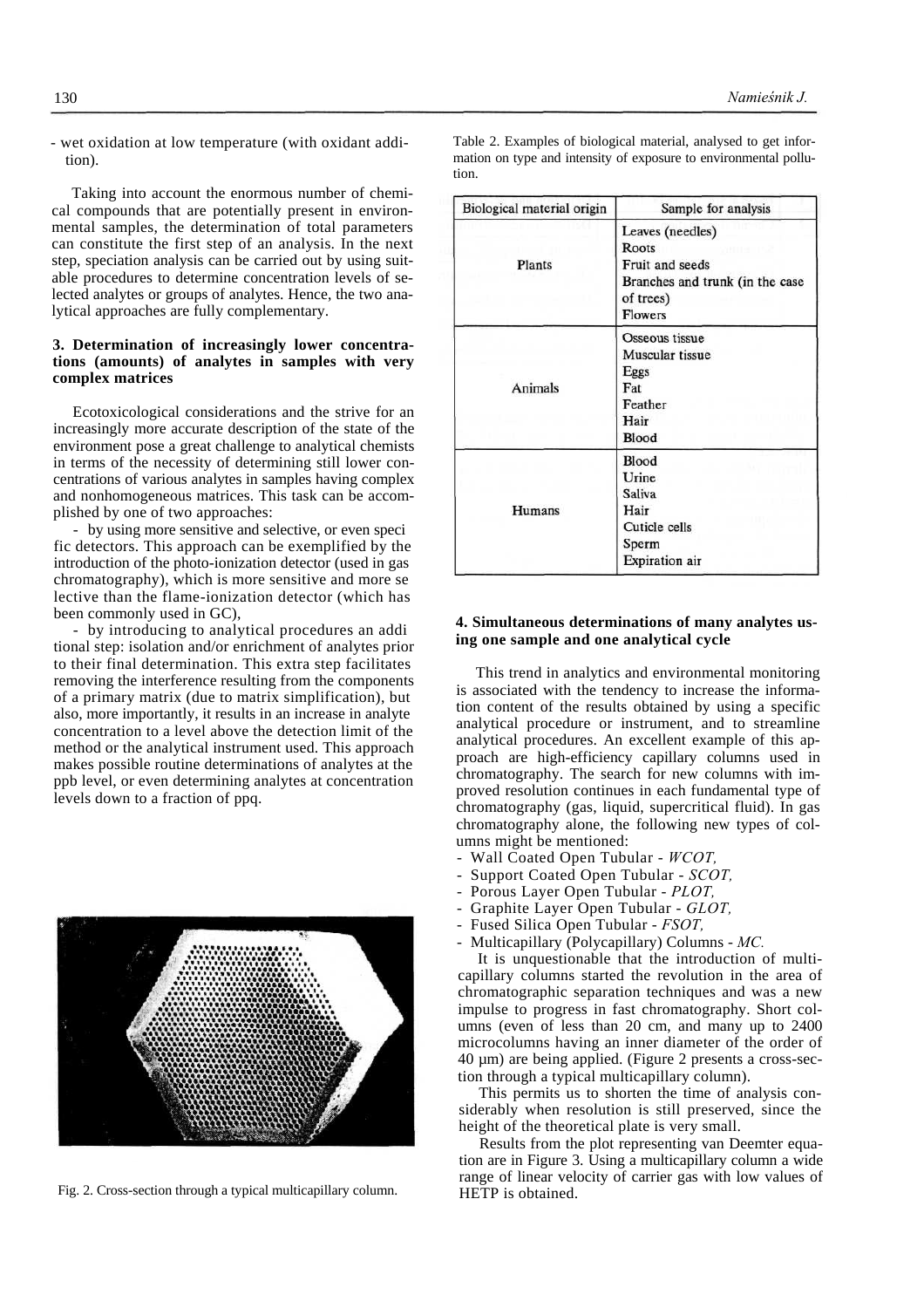

Fig. 3. Comparison of van Deemter plot for a multicapillary column and van Deemter plot for a capillary "classic" column.

The idea of using a bundle of small-diameter capillaries is quite old (1975) [21]. At its roots there was the goal of increasing the speed of separation by increasing the separation efficiency and thus introducing the possibility using shorter columns. The increase in efficiency can be achieved by a decrease in the inner diameter of the capillary while the reduced sample load should be compensated for by increasing the number of individual capillaries. Multicapillary columns offer a number of interesting features resulting from their production technology. In particular, the inhomogenities in the inner diameter of the individual columns has led to patenting [22] and commercialization of the multicapillary (polycapillary) columns [23].

It should be evident that in order to properly utilize the resolving power of chromatographic columns analytical procedures have to include a sample pretreatment step, as well as fractionation of sample components, prior to analysis.

## **5. Solventless techniques of sample preparation**

Today special attention is paid in environmental analytics to such analytical procedures of sample preparation which ensure reduction of the amount of liquid solvents used or their complete elimination in the course of the analytical procedure, and also a decrease in the number of operations and processes utilized at the sample preparation stage.

In recent years, rapid development of the so-called solventless methods of sample preparation has taken place. The term "solventless method" refers to such a course of action which does not make necessary the use of liquid organic solvents. The classification of solventless methods of sample preparation is shown in Figure 4 [24].

In literature one can also find another scheme of classification of solventless (solvent-free) techniques of sample preparation for analysis [25].

Such a great rise in interest in this type of approach is the result of both ecotoxicological (dumping residual solvents, usually highly toxic, into the environment) and economic (necessity of using solvents of high purity, i.e. expensive and additional costs of recycling used solvents, e.g. through distillation, fractionation and purification) considerations. As can be concluded from Figure 4, four main classes of solventless methods may be distinguished: - extraction of analytes from solid and liquid samples by

means of a stream of gas;

- membrane extraction;
- solid phase extraction (SPE);
- supercritical fluid extraction (SFE).

The increasing popularity of these methods is not only due to their proecological character but also due to the fact that they provide the required sensitivity (up to ppt level). Furthermore, most of the. techniques can be automated and relatively easily connected with gas chromatograph.

# **6. Increase of application of bioanalytics and biomonitoring**

The idea of using organisms, or communities of organisms, to register and evaluate certain characteristics of the environment is based on the ecological theorem of equilibrium between environmental factors and the requirements of the species, which can be traced back to the 16th century. At that time, certain forms of plant cover were already known to indicate the presence of ores in the ground while the composition of the vegetation was used to judge the fertility of the soil. With the beginning of the industrial era and the resulting increase in emissions, it became clear that organisms are not only capable of indicating the "natural" characteristics of a location, but also provide qualitative and quantitative information on changes in the environment brought about by man. As far back as 1866, Nylander drew conclusions on air pollution from the species composition of the lichens occurring naturally in Luxembourg. Since then, an immense amount of literature has been published on bacteria, fungi, plants, and animals, from both the aquatic and the terrestrial biotope, that provide information on the abiotic condition of their environment [26].

According to the literature data it is possible to classify organisms as follows:

1. Classification of organisms (or communities thereof) according to their "mode of reaction":

*Accumulation indicators/monitors* - Organisms that accumulate one or more elements and/or compounds from their environment.

*Effect or impact indicators/monitors* — Organisms that demonstrate specific or unspecific effects in response to exposure to a certain element or compound or a number of substances. Such effects may include changes in their morphological, histological or cellular structure, their metabolic-biochemical processes, their behaviour or their population structures.

2. Classification of organisms (or communities thereof) according to their "origin":

*Active bioindicators/biomonitors* - Organisms usually bred in laboratories that are examined for accumulation of elements or compounds and for specific or unspecific effects after exposure for a defined period in the area studied.

*Passive bioindicators/biomonitors* - Organisms that are taken from their natural biotope and analysed for accumulation of elements or compounds and for specific or unspecific effects.

In practice the following problems concerning bioanalytics and biomonitoring are discussed: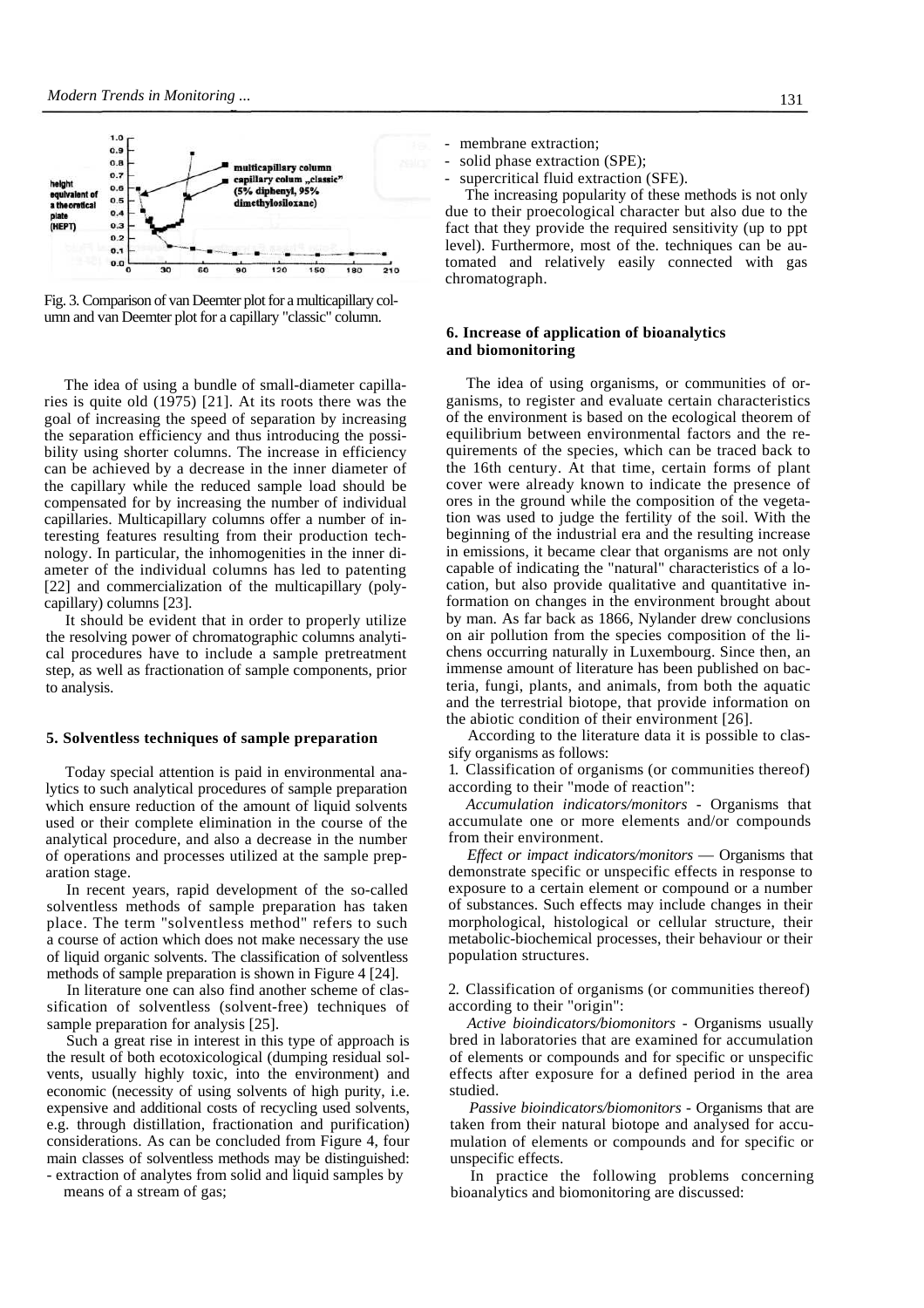

Fig. 4. General classification of solventless techniques.

1. The use of the results of chemical analysis of biota samples (so-called integrated samplers) to evaluate pol lution of the abiotic part of the environment (air, water, soil, sediment).

Biota analysis can be a source of information on effect of exposure to environmental pollutants and on changes inside a living organism, which can manifest themselves in different types of diseases.

The subject of interest of analysts can be biological material of plant, animal or human origin (Table 2).

2. Fauna and flora observation as a source of informa tion on the environmental state:

- a) restrospective assessment
	- analysis of diatoms,
	- analysis of pollens,
- b) Biological Early Warning System BEWS.

The use of biological indicators to assess content of environmental pollutants and their effect on the environment are relatively wide. The criteria, which can be helpful when selecting living organisms as bioindicators, though proposed over 20 years ago, are still the same.

They are as follows:

use of rather resident animals (to satisfy representativeness requirement with respect to the ecosystem studied);

- wide geographical occurence of species and their easy identification and sampling;
- possibility of collecting sufficient amount of material for studies;
- relatively high organism resistance to the pollutants studied (heavy metals, organic compounds);
- easy transfer and adaptation of organisms in new habi tats and easy transport to the laboratory;
- stability of population of a given species to ensure multiple sampling over a longer period (trends stu dies);
- reasonable correlation between pollution of a given en vironmental component (air, water, sediment, food);
- the same biomagnification factor (ratio of analyte con centration in an organism and in the environmental component studied) in different places (however, this requirement is not always satisfied due to a number of factors which can effect the pollutant accumulation process by a given organism);
- c) prognostic assessment
- water booming,
- plant succession.
- 3. Immunoanalysis *(IMA)* and bioassays. Many methods of trace components determination re-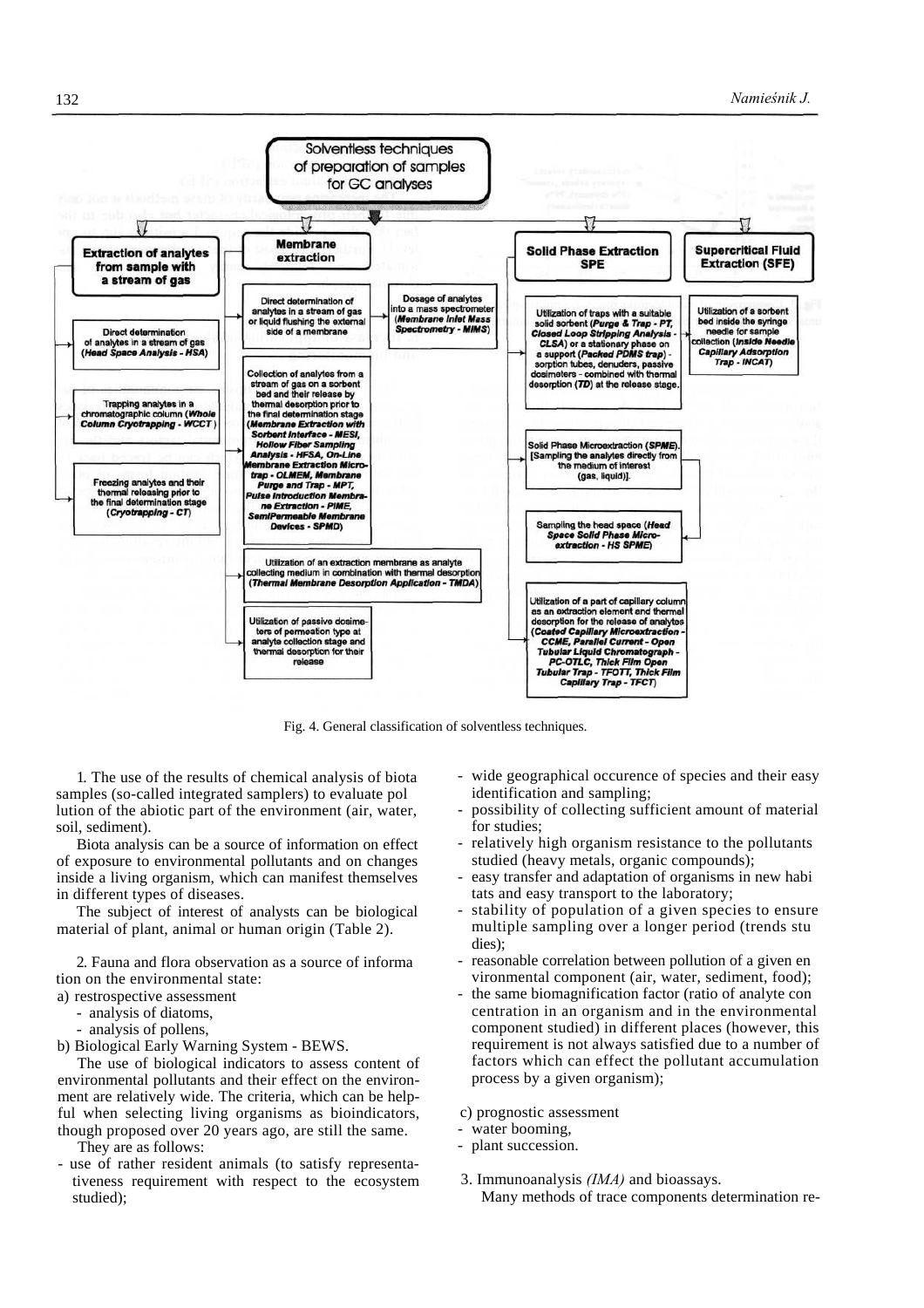quire the use of complex, laborious and time consuming techniques of sample preparation before final analysis.

For many years studies have been conducted on new methods which can be alternatives to those commonly applied, at least in the area of screening analysis.

Immunoanalysis is not a new approach since it has been used in clinical analysis for many years as a reliable, sensitive and selective method of determining low concentrations of organic compounds in blood, urine, tissue extracts, etc. [27].

## **History**

1958 - the first paper dealing with an immunological test to detect pg amounts of human insulin in small-sized blood samples was published. For developing this technique R.S. Yalow was awarded a Nobel Prize in 1997 in the field of physiology and medicine. Later, that new technological revolution found a wide application in biochemistry, endocrinology and clinical analysis [28].

1971 - introduction of immunological techniques for environmental analytics [29].

1992 - introduction to laboratory practice of portable systems for *in situ* measurements with the use of immunological techniques [30]. Increasing popularity of immunological field tests mainly results from the fact that apparatus is easy to transport and requirements related to sample preparation are minimal [31].

1995 - development of the first commercially available immunochemical test (for pesticide detection) [32].

#### **II. Instrumental Trends**

#### **1. New design of sensors and biosensors**

Knowledge of the literature data leds to the conclusion that the most popular class of new sensors is biosensors. Due to their specificity, short response time, low cost, and portability, biosensors are becoming more popular in environmental analysis, especially of water samples [26].

A biological sensor (biosensor) is an analytical device, often miniaturised, in which a biologically active substance (biocatalyst, receptor), together with a suitable transducer is used for the detection of chemical substances in various samples. The biological component may either catalyse chemical reactions (enzymes, microorganisms) or specifically bind the analytes (antibodies or receptors). This component is responsible for selectivity, sensitivity, response time, and lifetime of the sensor. It is located on the surface of a transducer or close to the transducer. The role of the transducer is to change a biochemical or biophysical signal into an electrical signal proportional to the concentration (or amount) of the chemical or biochemical substance to which the biological element is sensitive. The signal is then amplified and converted into digital form by an electric circuit.

Figure 5 presents the principle of operation [33]. There is a special field of application for systems of chemical sensors: collecting of chemical signals from a plume (trace gases or smoke in air or water flow) [34]. The pollutant is carried by a plume in air or water flow,



Fig. 5. Principle of operation of biosensor.

and its concentration fluctuates because of air or water turbulence. If we could see the shape of the plume or the fluctuating concentration of the pollutant we could place the inlet of the sampling tube inside the plume and control the suction timing synchronously with the fluctuation. Moreover, it is possible to trace the plume to its source and sample the pollutant most efficiently. Generally, the plume cannot be seen because an appropriate visual tracer is not available. Hence, knowing the plume shape and where and when to sample the pollutant is the dominating factor for efficient collection and reliable chemical analysis.

# **2. Introduction of multidimensional techniques into analytical practice.**

In recent years, the use of multidimensional techniques has increasingly attracted attention as a means of solving many complex problems concerning detection, identification and quantification of microcontaminants at the trace and ultratrace level [35-43]. The complexity of the problems at hand generally requires the use of highly efficient separation techniques such as column liquid chromatography (LC) and/or capillary gas chromatography (GC), preferably combined on-line with sample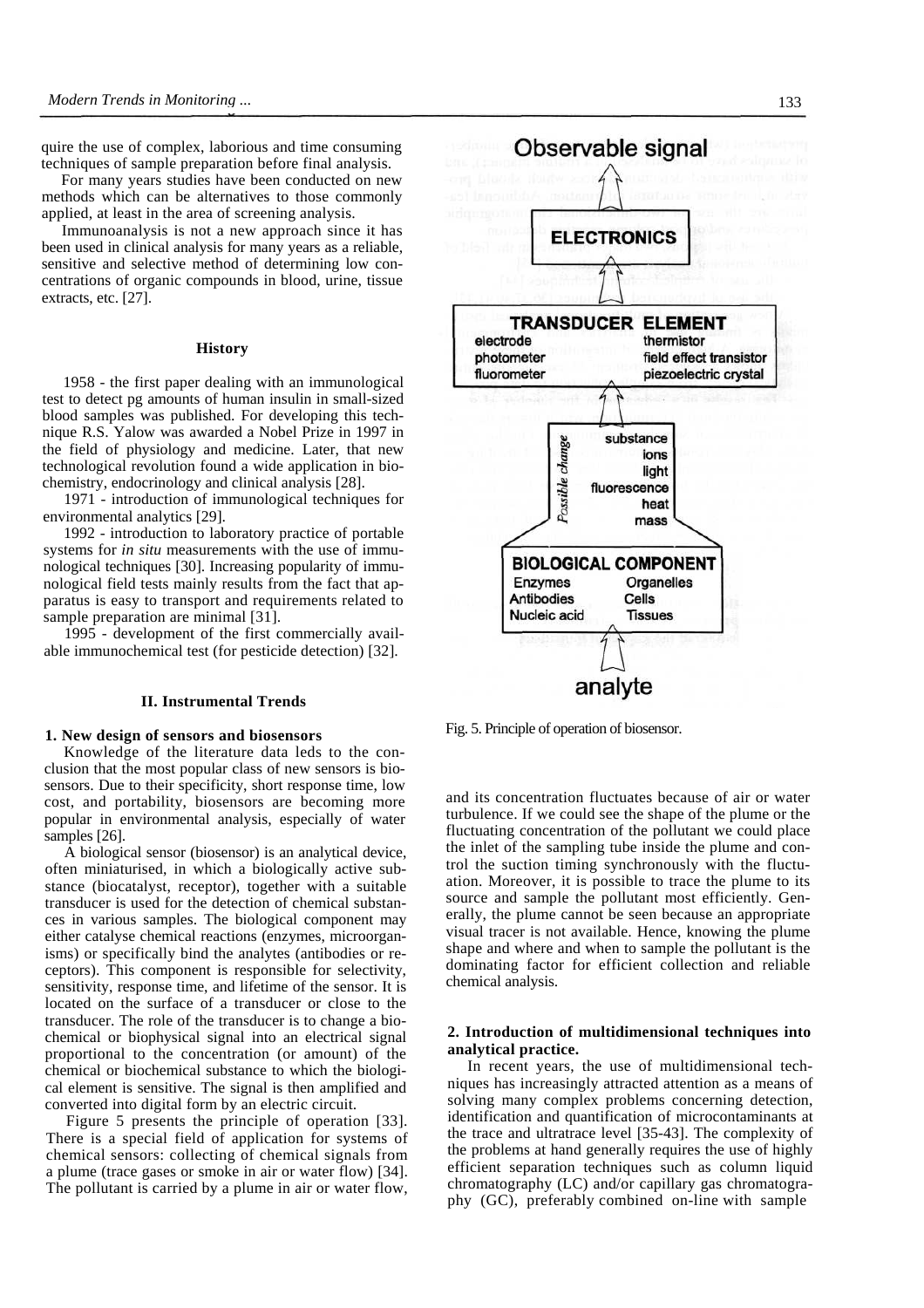preparation (which is a clear advantage if large numbers of samples have to be analysed in a routine manner), and with sophisticated detection devices which should provide at least some structural information. Additional features are the use of two-dimensional chromatographic procedures and/or post column reaction detection.

In most discussions, two major branches in the field of multidimensional analysis are mentioned [35]:

- the use of coupled-column techniques [44],

- the use of hyphenated techniques [36,37,40,41,43].

A new generation of multifunctional analytical instruments is finding use in analytics and environmental monitoring. A high degree of integration of these instruments allows a single instrument to execute the entire analytical cycle - from sample collection to data processing. This results in a reduction in the number of steps preceding the final determination, which lowers the risk of analyte loss or sample contamination. On the other hand, this also results in numerous cases of treating an analytical instrument as a "black box", with negative consequences for the understanding analysts have of their operation. Such an approach leads to, for example, the introduction of samples into an analytical instrument without their prior pretreatment, with the expectation of obtaining a correct result.

# **3. Automation, computerisation and robotisation of analytical procedures and instruments.**

The evaluation of the impact of human activity on the environment is one of the main goals of today's analytical chemistry. However, this evaluation can only be properly performed if the available data are highly precise and accurate. This can be achieved by:

- automation of procedures, techniques [45-48] and environmental laboratories [49].

- application of robots in the analytical laboratory [50-53].

# **4. Use of expert system [54-61].**

Automated instruments have become essential components of modern laboratories. Unfortunately, however, unattended operation can result in delayed detection of instrument faults and improper sampling. In many cases when such faults occur, the instrument is unable to successfully analyse the current sample or the remaining samples in the batch. For example, an over-concentrated sample may contaminate the instrument and affect data collected from subsequent samples. Continuing to run an instrument after a fault has occurred can exacerbate the problem, create new problems and damage the instrument. For instance, continuing to inject samples into a gas chromatograph after the gas flow has been stopped will contaminate the injector and the column.

Ideally, the instrument should automatically assess the data and detect problems with sample preparation or instrument operation during or immediately after each sample is analysed. If a fault is detected, the instrument should stop processing and alert the operator. When no faults are detected, the instrument should pass the validated data to the automated data interpretation software and begin analysing the next sample in the

batch. Potentially, some faults could be automatically corrected when detected. For example, if the assessment system determines that the most recently processed sample was too concentrated, the instrument could automatically process a series of blanks. More sophisticated error recovery may also be possible - an over-concentrated sample may be successfully reanalysed if the instrument will automatically direct an autosampler to inject a smaller sample volume, or to dilute the sample before reinjecting it. As laboratory automation capabilities improve, the range of faults that can be automatically repaired will increase. Although automated data assessment is certainly desirable it is difficult to implement. Currently, when the instrument malfunctions during analysis, or when the sample is not prepared properly, the chemist must detect the problem from the appearance of the data and use the data to diagnose the fault a process that is often accomplished with trial-and-er-ror heuristics developed by experienced operators through years of problem solving. Automation of such heuristic, knowledge-intensive tasks can be accomplished using artificial intelligence (AI) techniques [62]. Artificial intelligence and, in particular, expert systems are playing an increasingly important role in providing a "built-in" intelligence in much modern analytical instrumentation. Some such instruments are even able to select the most suitable method available, schedule a work program, optimise the working conditions, and detect (in certain cases even repair) malfunctions. Expert systems (also known as "knowledge-based systems") attempt to model the human reasoning process. They permit a certain degree of computerisation of analytical expertise, thus providing a vehicle for maintaining and communicating this knowledge. A formal and complete definition of an expert system would be [60]: "the embodiment within a computer of knowledge-based component from an expert skill in such a way that the system can offer intelligent decisions about a processing function". Expert systems make judgements based on knowledge and selected arguments in an explainable and adaptable form. A rule-based approach permits dealing with some problems that could not be solved by conventional programming techniques. The introduction of the "rule-network" concept will be the basis for an expected sharp increase in the development and implementation of these knowledge-based systems.

Artificial neural networks (ANN's) are another tool for artificially encoding intelligence, typically in the realm of pattern recognition based on decision-making processes [62, 63]. The ANN technique takes its inspiration from our basic understanding of how biological brains work. The basic unit of all natural intelligence and processing is the neuron. Due to their manifold structure and their organisation in nets, biological neurons fullfil an unlimited number of tasks related to perception, recognition and learning. The human sensory system is able to recognise the environment much better than the most sophisticated machines and computers. Inspired by its capacities, lots of new methods have been developed using different architectures of neural networks. The use of natural principles seems to be suitable for a high fault tolerance treatment of complex non-linear, noisy, and waste data sets. Neural networks have proven to be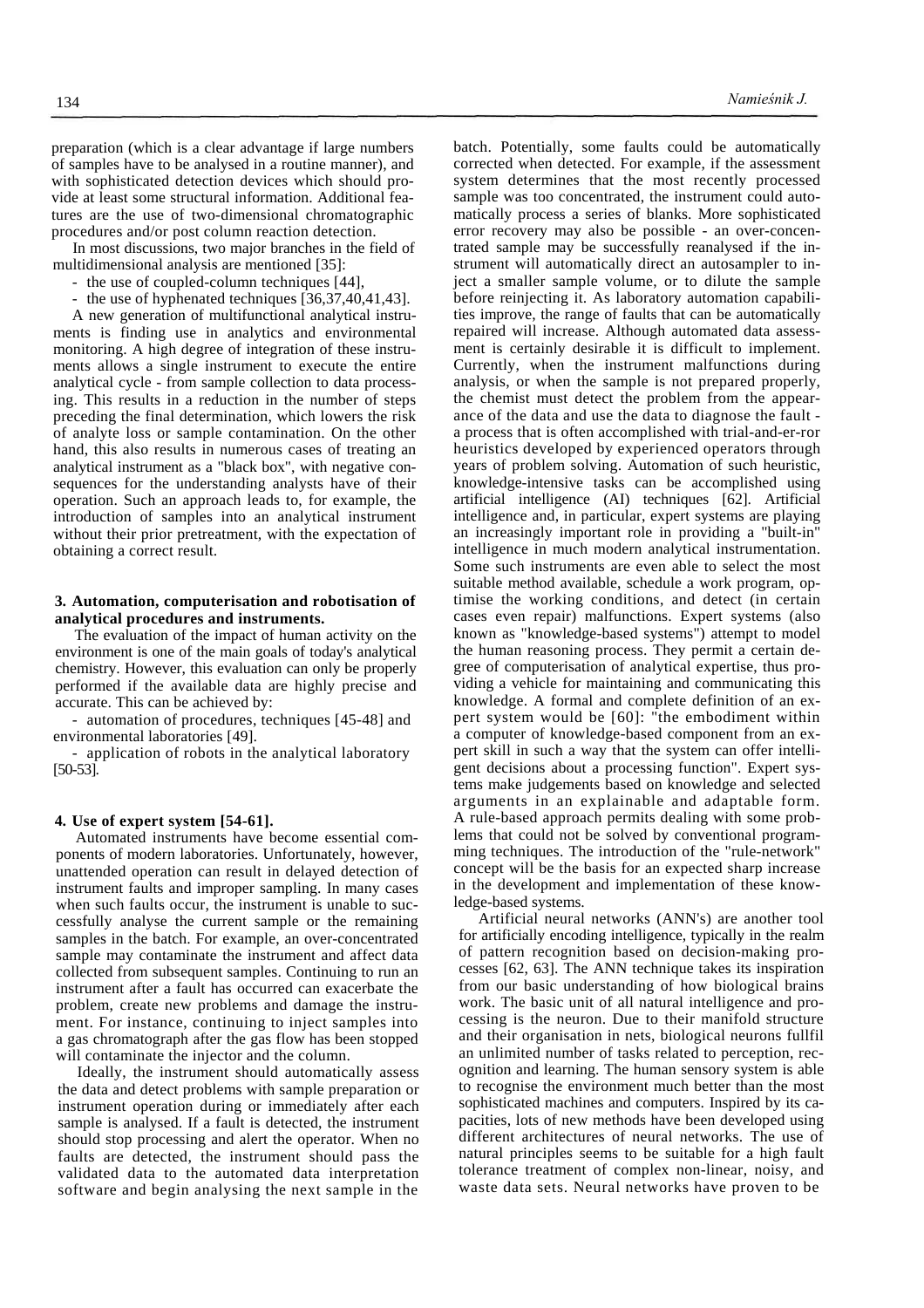a powerful tool in numerous applications in the field of image processing and speech recognition, as well as problem solving and robotics.

The highest degree of development in the field of application of artificial intelligence (also in analytical chemistry) is the expert network [64-67], a hybrid of an expert system and an artificial neural network that has many advantages over the "traditional" expert system or neutral network AI techniques. Such expert network is able, for example, to automate the processes of validating routine GC data and diagnosing instrument malfunctions.

## **5. Miniaturisation of analytical instruments.**

The search for faster and cheaper alternatives to laboratory-based analysis has been intense and throughout the 1980's chemical sensors were seen by many as the way forward [68]. This approach is attractive because measurements can be made quickly and easily. But sensors are designed to measure a specific analyte, do not always handle interference very well, and frequently contaminate quickly, so the potential originally envisaged for them has not been realised.

In recent years, researchers have looked for solutions which have the advantages of sensors but also the versatility and reliability of conventional instruments. At present the most promising technology for achieving this is carrying out chemical analysis on a very small scale by shrinking the standard laboratory techniques to fit on a "chemical chip". This process of miniaturisation has transformed electronics and computing and many see the potential for similar advances in chemical analysis. Miniaturisation is set to produce a generation of analytical instruments that will be similar, cheaper, more flexible and just as capable as the ones in use today, while vastly increasing speed. It has become one of the hot topics of analysis and with very good reason.

The lab-on-a chip concept is not new, and the idea of making miniature separation columns goes back to the late 1970's when S. Terry and co-workers at Stanford University demonstrated a working GC on a silicon wafer [69]. This pioneering device included a column, injector, valves and TDC and was able to separate a mixture of organics within ten seconds. Although the resolution obtained was relatively poor. The potential for improvement was clear and this paper has since become a landmark in the lab-on-a-chip world.

Even so, it was another decade before serious interest in microfabricated separation systems was revived, when A. Manz and co-workers at Ciba-Geigy laboratories (Switzerland) proposed the "miniaturised total analysis system" or  $\mu$ TAS as an alternative to chemical sensors for continuous monitoring [70]. To demonstrate how such systems could be built, Manz's group made capillary electrophoresis channels on glass chips and showed that separation of two fluorescent dyes could be achieved much more quickly than was possible using a standard system [71].

Capillary electrophoresis lends itself particularly well to microfabrication because no valves or pumps are needed to propel the sample through the column. With chromatography, on the other hand, the need for pumps and valves remains and this presents significant technical

challenges. Although there are microfabricated pumps available, it is difficult to design a pump capable of generating the pressure needed to force a liquid through a very small channel. Producing a workable chromatograph on a chip will also require solutions to problems such as:

- making reproducable and stab', stationary phases for packed and open tubular columns,
- delivery of the pressure needed to pump fluids though the column at a constant flow rate,
- accurate and reproducable injection of sub-nanolitre volume,
- detection systems able to measure the very small quan tities of analytes,

- minimisation of dead volumes.

Work on miniaturised chromatography continues [72, 73].

In a recent development separation techniques have been successfully integrated into the concept of the socalled Total Chemical Analysis System - *TAS* [74-78]. The combination of all sample handling and measurement steps into a single package incorporating a high level of automation makes the TAS an ideal approach for continuous monitoring of different types of analytes. Total Chemical Analysis System  $\mu$  -TAS) periodically transforms chemical information into electronic information. Sampling, sample transport, any necessary chemical reactions, separations and detection are all automatically performed. Much of sample pretreatment serves to eliminate most interfering chemical compounds; thus, the detector or sensor in a TAS does not need to be highly selective.

As an extension of this approach the concept of miniaturised Total Chemical Analysis System has been introduced [74, 75, 77, 78]. A miniaturised TAS would benefit from the fact that it could consist of several system elements, each designed to protect the subsequent element of the downstream system from components of the sample matrix. Compared with utilising a sensor alone, the use of such a TAS system should result in increased durability. At the same time, the performance required of any single component of the system could be less than that required of a sensor alone. Perhaps equally intriguing is the fact that to the user the system will seem very much like a stand-alone sensor, but its performance would be under the user's dynamic control. This would considerably improve the flexibility of a µ-TAS device, and should result in superior performance for chemical analysis relative to the stand-alone sensor approach. While such devices may not always be able to compete with benchtop scale laboratory equipment in terms of sensitivity and selectivity, integrated systems may prove superior in terms of speed of analysis and their cost of production.

The complete miniature modules aim at achieving the following goals [79]:

- total system size of the same order of magnitude as the transducer;
- enabling true on-chip referencing and multicomponent sensing by single-chip sensing-pad arrays;
- low complexity of the system;
- suitability for low-cost (mass) production;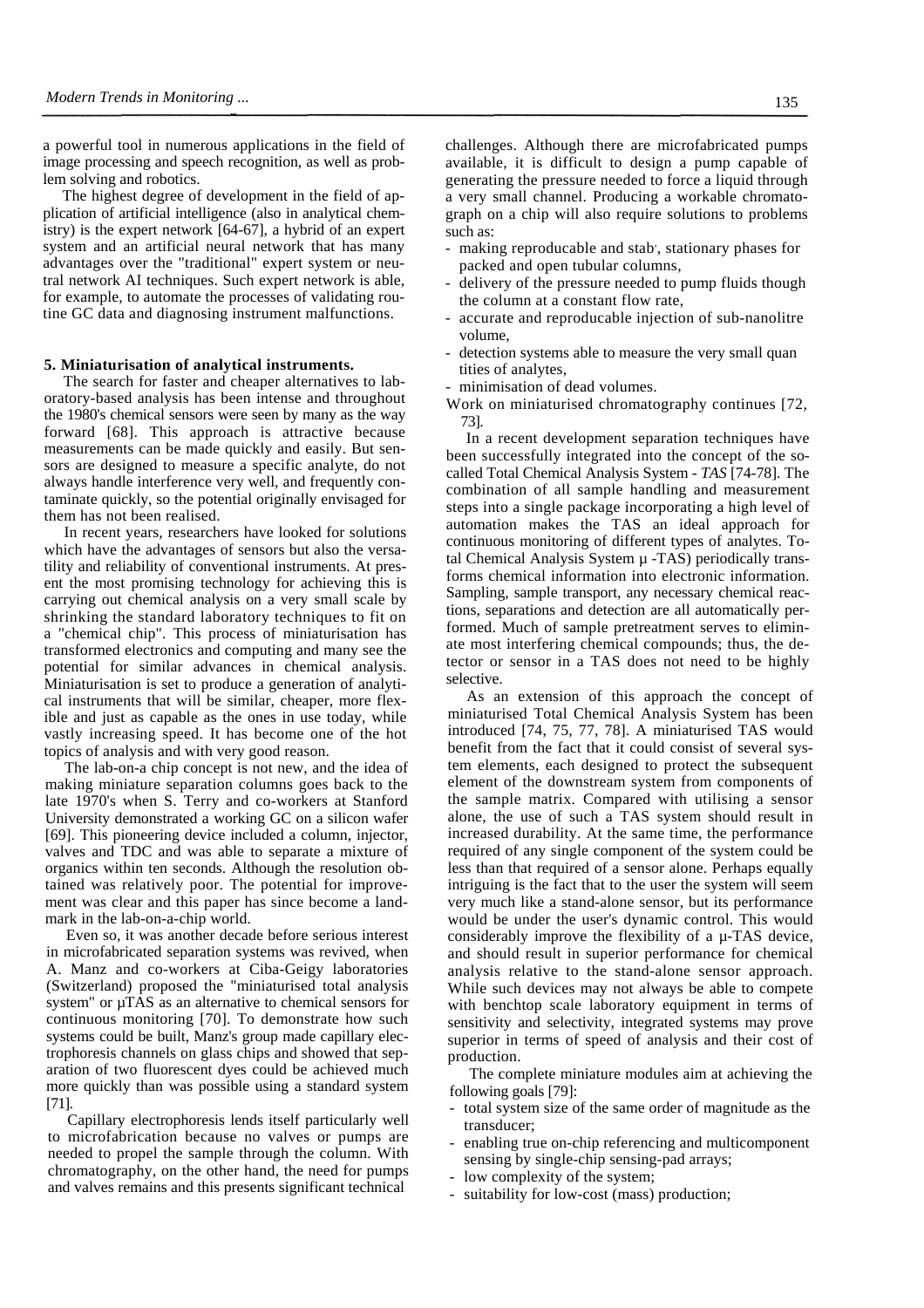- high ruggedness achieved by built-in-alignment of sen sor parts;
- standardized waveguides, sensing pads and schemes suitable for a wide variety of applications.

The development of the "electronic nose" [80-82] and the "electronic tongue" [83] was prompted by the desire to model, substitute and enhance human olfactory and tasting abilities. The design of these devices is based on biological principles of organisation of sensor systems - arrays of non-specific chemical sensors with subsequent image recognition by a neural network. Many modern achievements of neural computing are applied widely in sensor science for the "electronic nose" and "electronic tongue" systems. Thus, such systems can be considered as a specific branch of the development of artificial intelli gence and/or a field of the application of the "electronic brain".

The history of the "electronic nose" as an intelligent multisensor starts in 1982. The term itself became widely recognised around 1990. "Noses" usually provide a quantitative recognition of gas mixtures. The first mini-review on the applications of "electronic noses" was published recently [84].

The basic idea of the "electronic tongue" project has been the development of a new type of chemical sensors, poorly selective ones, displaying cross-sensitivity to multiple components in liquids, and their application as an array. The "electronic tongue" can be defined as an analytical instrument which includes an array of non-selective chemical sensors with partial specificity towards different solution components and an appropriate pattern recognition instrument capable of recognising quantitative and qualitative compositions of simple and complex solutions.

#### **6. Design of devices for in-situ measurements.**

Studies on emission reduction are frequently connected with *in-situ* measurements, e.g. in order to observe the changes in technological processes. It is desirable that instrumentation for such investigations should possess the following features [85]:

- mobility,
- the ability to determine simultaneously many compo nents,
- specificity in relation to particular chemical species with similar properties in composition to other compo nents of the matrix,
- the possibility of sampling in specified sites,
- usefulness of measuring analytes in a broad range of their concentrations,
- the possibility of obtaining data on sample composi tion; the following scientific equipment can be used:
	- satellites [86-88],
	- airplanes [89, 90],
	- helicopters [91],
	- cars,
- portable apparatus installed on special strechers [91] or transported by operating personal in specially designed handbags with mass from 5 to

20 kg [85, 91-93], or after placing them in portable housing [94],

- personal devices.

In such forms the following can be used: GC-MS sets with complete instrumentation for preparation of environmental samples (air, water, soil, sediments) for analysis [91, 92], equipment for capillary electrophoresis [93], analysers of toxic components of air based on FTIR technique [85], and relatively simple detectors with piezoelectric sensors [94].

## **7. Application of passive devices.**

The use of passive samplers (dosimeters) is one of the modern approaches to the analysis of atmospheric air, indoor air and workplace atmosphere pollution. Recently such devices have become predominant in pollution monitoring. This is because they are simple in design and use, and are relatively cheap. They do not require any power supply and make possible simultaneous detection of vapours of many compounds.

Passive samplers are also often called diffusive samplers, having been defined as devices which are capable of taking samples of gas or vapour pollutants from the atmosphere, at a rate a controlled by a physical process such as diffusion through a static air layer or by permeation through a membrane, but which do not involve an active movement of air through the sampler. Compared with conventional pump samplers, passive samplers have the following advantages:

- neither power sources nor bulky and expensive pumps are required,
- more acceptable for wearing as personal dosimeters, and
- very simple to use.

Passive samplers, therefore, offer the most attractive alternative to the active sampling technique. Also, they have been widely used in the measurement of timeweighted average (TWA) exposure to airborne pollutants. The use of passive samplers to control workplace airborne health hazards can substantially reduce the cost of analyses. Modern passive devices correspond in size, weight and convenience to the well known radiation dosimeters. They are especially important to those health professionals (surgeons, dentists, nurses, and veterinarians) who use them for determining exposure to waste anaesthetics. Personal charcoal tube (CT) samplers which use battery-powered pumps require specially trained personnel in order to obtain valid results and do not fulfill the mobility and sterility requirements of operating rooms. These types of devices are often called active devices. Their main disadvantages and limitations of applicability are:

- relatively high unit cost;
- necessity of periodic replacement or repair of pumps (which usually have a relatively short service per iod/lifetime);
- sampling time limited by the batteries' lifetime;
- workers' reluctance towards wearing active units through the whole working day, due to their bulk, weight, and the noise generated by the pump.
	- Theoretical aspects of diffusive sampling, as well as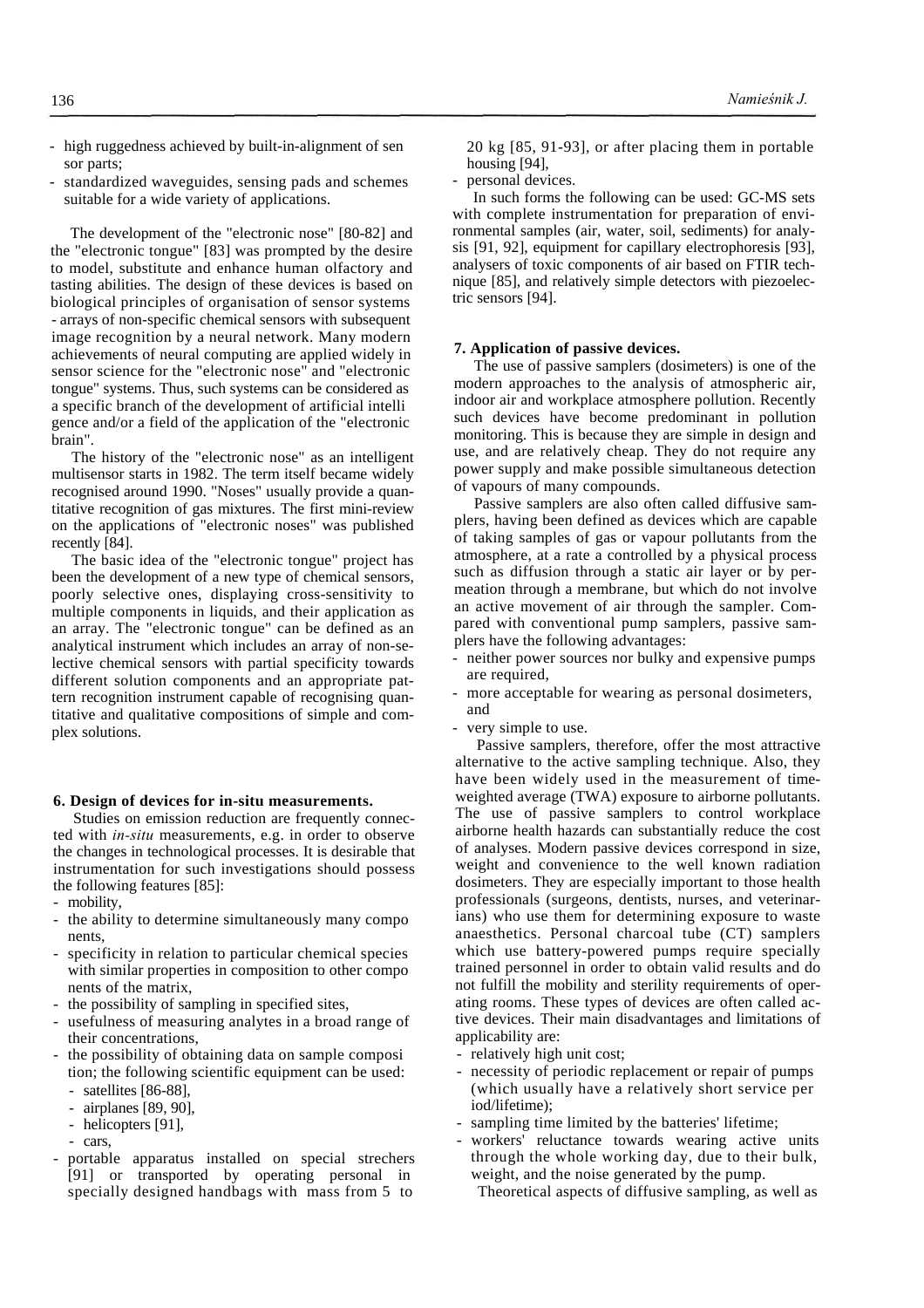| No | Classifying parameter                                                           | Dosimeter type                                                                                                                                       | <b>Additional explanations</b>                                                                                                                                                                                                                                                                                                                            |
|----|---------------------------------------------------------------------------------|------------------------------------------------------------------------------------------------------------------------------------------------------|-----------------------------------------------------------------------------------------------------------------------------------------------------------------------------------------------------------------------------------------------------------------------------------------------------------------------------------------------------------|
| 1. | Dosimeter use area                                                              | Area dosimeter<br>Personal dosimeter                                                                                                                 | Used to sample analytes to determine medium quality (surface<br>waters, atmospheric air, indoor air, workplace air);<br>Used to sample analytes to assess personal exposure.                                                                                                                                                                              |
| 2. | Type of analytical information                                                  | Dosimeter for long term<br>sampling<br>Dosimeter for short term<br>sampling                                                                          | Used to sample analytes to determ are average analyte<br>concentration in a long time (week, month);<br>Used to sample analytes to determine average weighted<br>concentration during 8-hour workday.                                                                                                                                                     |
| 3. | Phenomenon used to transport<br>analytes to trapping medium<br>in dosimeter     | Diffusive dosimeter<br><b>Permeation dosimeter</b>                                                                                                   | Layer of stagnant air or porous membrane constitute diffusion<br>barrier.<br>Thin film made of semipermeable material is diffusion barrier.                                                                                                                                                                                                               |
| 4. | Dosimeter design                                                                | Tube dosimeter<br>Badge dosimeter                                                                                                                    | Dosimeter design influences considerably possibility<br>of automation stage of determination of analytes trapped<br>in dosimeter during exposition.                                                                                                                                                                                                       |
| 5. | Type of trapping medium<br>(trap packing)                                       | Dosimeter with sorbent<br>packing<br>Dosimeter with absorption<br>solution;<br>Dosimeter with strip or filter<br>impregnated with proper<br>reagent. |                                                                                                                                                                                                                                                                                                                                                           |
| 6. | Way of getting analytical<br>information (concentration/<br>/amount of analyte) | Direct reading dosimeter<br>Indirect reading dosimeter                                                                                               | Such dosimeter give semiquantitative analytical information.<br>Due to maintenance simplicity such dosimeters can find wide<br>application;<br>Concentration/amount of analytes is determined from change<br>of:<br>- mass,<br>- colour;<br>- electrolytic conductivity of medium inside dosimeter.<br>Measurement is made in laboratory (after dosimeter |
|    |                                                                                 | Sorption dosimeter                                                                                                                                   | exposition);<br>Analytes are trapped in dosimeter as a result of adsorption,<br>absorption or chemisorption. After exposition analytes are<br>liberated in laboratory and quantitatively determined.                                                                                                                                                      |

Table 3. Classification of passive dosimeters used in environmental studies.

the state-of-the-art techniques involved, have been comprehensively reviewed [95, 96].

According to one approach, passive samplers can be classified into the different types presented in Table 3.

The field of practical application of passive samplers is continually expanding. During the last ten years new types of passive dosimeters have been designed to sample different types of contaminants from water. First extended review papers describing this aspect of application of passive samplers have been recently prepared [97, 98].

# **8. Expanding of spot tests.**

In environmental analytics as well as in medical (hospital and out-patient) diagnostics there is a great need for fast methods of getting analytical information on material objects. That kind of information is one of the basic decision-making elements. Therefore, more and more papers are published concerning quick tests having the following characteristics:

- easy to use,
- not laborious,

- easily available,

- low unit cost,
- possibility of self measurement (by patients),

possibility of use for different goals (drinking water, vegetables, fruit).

There is still a lot of ambiguity in the area of nomenclature related to quick tests. Different terms are used for the same things which can be a source of mistakes or misunderstandings.

Most often the terms "quick test" and "rapid test" describe a few types of tests characterised by the following common features:

- rapid measurements of parameter of interest (concen tration of analyte, pH, etc.),
- availability of a complete reagent set containing ma terials, vessels, possibly auxiliary equipment necessary to carry out analysis. These sets are called "kits",
- possibility of carrying out analysis outside the labora tory or field analysis.

Taking into account the principle of operation we can distinguish the three types of tests which found application in laboratory practice: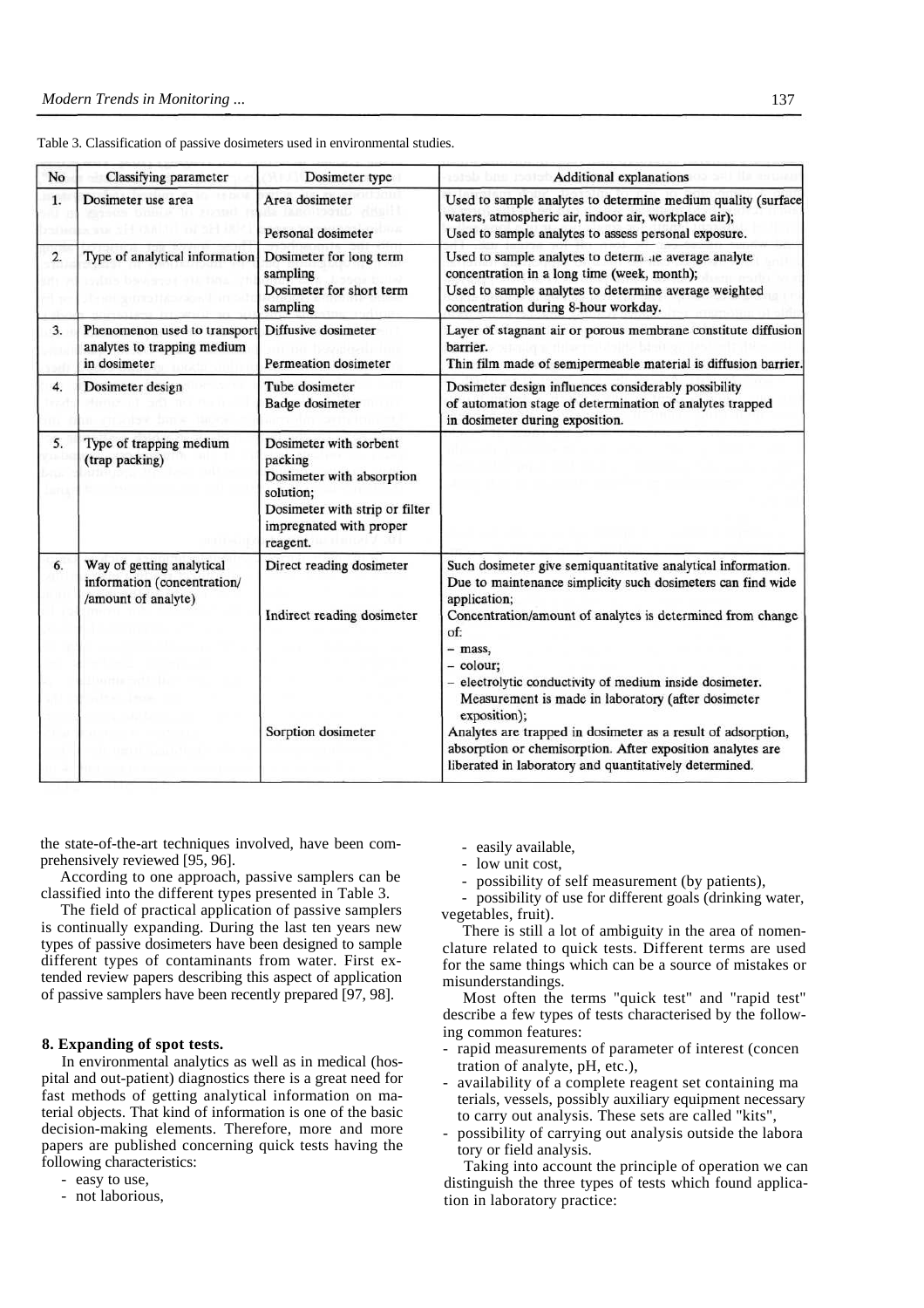- *dry tests.* In this case the test is generally based on adsorptive material saturated with reagent mixture which ensures all the conditions necessary to detect and deter mine a compound or ion of interest. Such material is called testing field material, which can be in the form of bands of different length for single use or in a long rolled band whose pieces can be torn off for actual use. The testing field material can be fixed to supporting material, most often made out of white plastics (PS, PUC, polyes ter) giving a test strip. The dry test can be in a form appli cable to automatic reflectance reading unit, i.e. in the form of a slide in Kodak tests. Some tests can be in the form of plates with the testing field shielded with a plastic cover or tubes packed with a support-coated reagent.

- *semi-dry tests.* A semi-dry test is a test to which at least one liquid reagent is added. Such a design results most often from chemical reasons, though it happens that technological requirements are the cause. It should be added that outside construction of semi-dry tests the reagent area is in a housing which has some additional functions (mechanical protection, filter, transport pack age, etc).

- *wet tests.*

A comprehensive description of over 140 dry-tests used in medicine, biology and chemistry has been recently published [99].

Test methods have been developed for many analytes: metal ions, anions, dissolved oxygen and chlorine, hydrogen peroxide, ammonia, pesticides, nitrite, nitrate, PAH's, petroleum products (in water and solutions), as well as for sulphur dioxide, hydrogen sulphide, ozone and many other gases (e.g. in air). Short reviews on these test methods can be found in literature [100-102].

## 9. Remote sensing **techniques.**

The traditional use of the central laboratory for measurement of pollutants is too expensive and time consuming. Also, samples often undergo changes during their collection, handling, transportation and other delays, ultimately leading to unreliable results.

In situ measurements, in which the target pollutant is determined in its own environment, are preferable since they afford the option of rapid warning and proper feedback, while avoiding the errors, delays and costs connected with the collection of individual samples for subsequent laboratory-based analysis. New real-time analytical methods, capable of monitoring variations of priority pollutants in both time and location, are thus highly desirable.

The term "remote sensing" takes on a number of different meanings depending on the discipline involved. At present, the term is used most often for imaging objects near the Earth's surface by means of observation from airborne or satellite platforms. This section will concentrate (by a rather subjective selection of examples) on remote "chemical" sensing.

Lidar (light detection and ranging) is a pulsed laser system used like a radar system where the time of return of reflected light is measured and used to determine the distance to the cloud of reflecting material or solid reflecting target.

The literature on the subject contains some informa-

tion on another remote measuring technique called *Sodar* (Sound detection and ranging) [103]. This acoustic sounder *(SODAR),* popularly called "acoustic radar", functions as an active sonar or a pulsed radar system. Highly directional short bursts of sound energy in the audio frequency range 1500 Hz to 10,000 Hz are emitted into the atmosphere. These waves get scattered along their propagation path by fluctuations in temperature, wind speed, and humidity, and are received either by the same antenna (monostatic or backscattering mode) or by another antenna (bistatic or forward scattering mode). The information carried by the waves is processed, stored and displayed on the facsimile chart. Useful qualitative and quantitative information about ground-based thermal activity, nocturnal inversions, and symmetric and asymmetric waves can be seen on the facsimile chart. Quantitative information about wind velocity and the wind zone (in the portion of air in which scattering occurs) at various heights in the atmospheric boundary layer can be computed on the basis of amplitude and frequency measurements of the received scattered signal.

#### **10. Visualisation of exposure.**

Conventional measurement techniques, such as sampling followed by analysis and direct-reading instruments, when used in isolation cannot record all the information needed for an occupational hygienist (for example) to make an accurate assessment of the situation. However, an exposure visualisation system [104-106] can help to resolve this problem. This technique combines the measurement of personal exposure with the simultaneous use of a video camera to record the work activity; the real-time exposure level being displayed as a bar graph on the video image. The key activities associated with high exposure can be readily identified from the video, which focuses attention on those areas where control or hygiene measures may be best applied in order to reduce exposure.

## **11. Application of GIS.**

The continuous development of geographic information system (GIS) technology is increasing the demand for integrated environmental simulation models, more efficient data models, and expert systems. Advances in methodologies of data generation and access in the field of environmental monitoring including remote sensing, global positioning systems (GPS) and the Internet have been described in papers recently published [107, 108].

# Final Remarks

We should realize that the discussion presented in this paper is to a large extent very subjective in terms of assigning significance to particular groups of analytical techniques and procedures. This is due to two reasons:

- a growing variety of analytical instruments and pro cedures used in analysis of environmental samples;
- different levels of confidence analysts have towards particular types of analytical methods.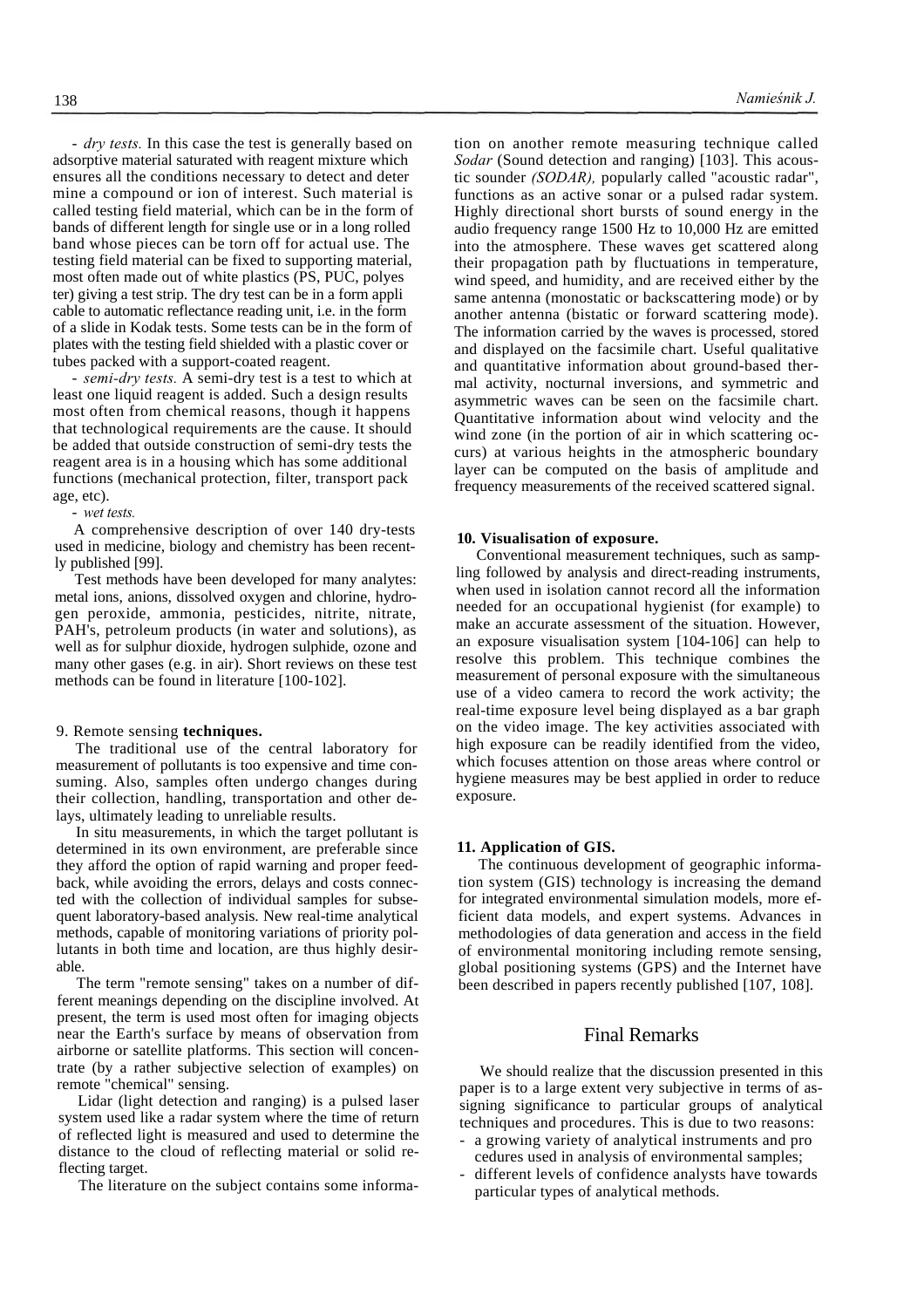Discussions and exchange of information among a wide range of specialists are necessary. The author hopes that the presented material will contribute to such a discussion.

# **References**

- 1. NAMIEŚNIK J, BIZIUK M., CHRZANOWSKI W., WARDENCKI W., ZYGMUNT B., Chera. Anal., **40,** 115, **1995.**
- 2. NAMIEŚNIK J. Intern. J. Environ. Conscious Design. Manuf, **7,** 51, **1998.**
- 3. SOMMER L., VOZMCA P. Chem. Papers, **53,** 184,**1999.**
- 4. JANATA J., Crit. Rev. Anal. Chem., **29,** 155, **1999.**
- 5. NAMIEŚNIK J. Crit. Rev. Anal. Chem., **30,** 221, **2000.**
- 6. WILKEN R.D. Speciation of chemical elements in the envi ronment. In: Ecotoxicology (ed. G. Schiiurmann, B. Merkert) J. Wiley & Sons, **1998** Part 2, Chapter 7, 223-235.
- 7. SZPUNAR J., R. LOBIŃSKI, Fresenius J. Anal. Chem., **363,** 550, **1999.**
- 8. LOBIŃSKI R, F.C. ADAMS, Trends in Anal. Chem., **12,**  41, **1993.**
- 9. KOZELKA P.B., S. SANUDO-WILHELMY, A.R. FLEGAL, K.W. BRULAND. Estuarine, Coastal and Shelf Sci., **44,** 649, **1997.**
- 10. DAVIDSON CH. M, A.L. DUNCAN, D. LITTLEJOHN, A.M. URE, L.M. GARDEN: Anal. Chim. Acta, **363,** 45, **1998.**
- 11. DE LA GUARDIA M., S. GARRIGUES. Trends in Anal. Chem, **17,** 263, **1998.**
- 12. BLACK R.M., R.W. READ. J. Chromatogr, **794,** 233, **1998.**
- 13. MAHER W, L. WOO. Anal. Chim. Acta, **375,** 5, **1998.**
- 14. SIEPAK J., M. KABACIŃSKI, D. BARALKIEWICZ, Pol. J. Environ. Stud., 5 (2), 41, **1996.**
- 15. MERKERT B., J. OEHLMANN, M. ROTH: ACS Symp. Ser., **654,** 19, **1997.**
- 16. OLIVAS R.M., O.F.X. DONARD, C. CAMARA, PH. QUEVAUVILLER. Anal. Chim. Acta, **286,** 357, **1994.**
- 17. LOBIŃSKI R. Analusis, **22,** 37, **1994.**
- 18. KOT A., J. NAMIEŚNIK. Trends in Anal. Chem., **19,** 69, **2000.**
- 19. MALAKHOV V.V., V.N. SIDELNIKOV, V.A. UTKIN. Dokl. Akad. Nauk **329,** 749, **1993.**
- 20. LOBIŃSKI R., V.N. SIDELNIKOV, Y. PATRUSHEV, I. RODRIGUEZ-PEREIRO, A. WASIK. Trends in Anal. Chem, **18,** 449, **1999.**
- 21. GOLAY M.J.E. Chromatographia, **8,** 421, **1975.**
- 22. Chromatographic column, Russian Patent Nr. 2060498, Bull. Otkryti Izobretieni, nr 18, **1995.**
- 23. COOK W. S. Today's chemist at work, **5,** 16, **1996.**
- 24. NAMIEŚNIK J, W. WARDENCKI. J. High Resolut. Chromatogr., **23,** 297, **2000.**
- 25. PAWLISZYN J., Solid Phase Microextraction. Theory and Practice. Wiley-VCH, New York- -Chichester-Weinheim-Brisbane-Singapore-Toronto, **p. 4, 1997.**
- 26. MARTH P., K.W. SCHRAMM, B. HENKELMANN, A. WOLF, K. OXYNOS, J. SCHMITZER, A. KETTRUP. Z. Umweltchem. Okotox., **11,** 89, **1999.**
- 27. SHERRY J., Chemosphere, **34,** 1011,**1997.**
- 28. YALOW R. S, S.A. BERSON. Nature, **184,** 1648, **1959.**
- 29. ERCEGOVICH C. D., Analysis of pesticides residues: im munological techniques. In: Pesticides, identification at the

residue level. (Ed. R.F. Gould), ASC, Washington, p. 162, 1971.

- 30. VAN EMON J.M., V. LOPEZ-AVILA. Anal. Chem., **64,**  78A, **1992.**
- 31. VAN EMON J.M., C.L. GERLACH. Environ. Sci. Technol, **29,** 312A, **1995.**
- 32. MEULENBERG E.P., W.H. MU^LER, P.G. STOKS. En viron. Sci. Technol., **29,** 553, 1S>5.
- 33. REISS M., W. HARTMEIER. Monitoring of environ mental processes biosensors. In: Biotechnology (ed. J. Win ter), 2nd edition, vol. lla, J. Wiley-VCH, p. 125-139, **1999.**
- 34. NAKAMOTO T., H. ISHIDA, T. MORIIZUMI. Anal. Chem. News and Features, 4, 531A, **1999.**
- 35. **Th** BRINKMAN U.A. Anal. Commun. **34** 9H, **1997.**
- 36. DONNARD O.F.X., F.M. MARTIN. Trends in Anal. Chem., **11,** 17, **1992.**
- 37. TOMLISON M.J., T.A SASAKI, CH.L. WILKINS. Mass Spectrom. Rev. **15,** 1, **1996.**
- 38. TOLG G. Anal. Chim. Acta, **283,** 3, **1993.**
- 39. POROCK A, N. RODRIGUEZ, R.N. ZARE. Anal. Chem., **70,** 3735, **1998.**
- 40. FAIRMAN B, T. CATTERICK, B. WHEALS, E. POLININA. J. Chromatorg., **758,** 85, **1997.**
- 41. SCHRAMEL O., B. MICHALKE, A. KETTRUP. J. Chromatogr., **819,** 213, **1998.**
- 42. MC QUAID J.B., A.C. LEWIS, K.D. BARTLE. J. High Resolut. Chromatogr, **21,** 181, **1998.**
- 43. KERL W., J.S. BECKER, W. DANNECKER, H.J. DIE-TZE. Fresenius J. Anal. Chem., **362,** 433, **1998.**
- 44. KONDA L.N., M.B. BARROSO, G. MOROVJAN, P. CSOKAN. J. Chromatogr. Sci., **37,** 71, **1999.**
- 45. JAESCHKE W., H. SCHUNN, W. HAUNOLD. Fresenius J. Anal. Chem., **35,** 27, **1995.**
- 46. YEUNG K.H., H.Y. MOK, H.K. LAM. Nucl. Instrum. Methods Phys. Res., **A353,** 550, **1994.**
- 47. MOOSBACH E, J. ROSENBOOM, H. HORTKAMP. Gefahrstoffe Reinhalt. Luft, **59,** 72, **1999.**
- 48. FERNANDEZ F. M., J. D. STRIPEIKS, M. B. TUDINO, D. E. TROCCOLI. Analyst, **122,** 679, **1997.**
- 49. ELLING J. W, L. N. KLATT, W. P. UNRUH. LRA, **6,** 73, **1994.**
- 50. LITTLE J.N.. Chemom. Intell. Lab. Syst. Lab. Information Managt., **21,** 199, **1993.**
- 51. DELVORDRE P., E. POSTAIRE,. J. Planar Chromatogr., **6,** 289, **1993.**
- 52. GENTSCH J. Chemom. Intell. Lab. Syst. Lab. Information Manag., **21,** 229, **1993.**
- 53. HAWKINS J., A. LLOYD. Wat. Sci. Tech, **21,** 937,**1989.**
- 54. NOACK S. Accred. Qual. Assur, **3,** 436, **1998.**
- 55. RIUS R.X. Anal. Chim. Acta, **283,** 518, **1993.**
- 56. BRYANT CH, A. ADAM, D.R. TAYLOR. R.C. Anal. Chim. Acta, **297,** 317, **1993.**
- 57. DU **H,** S. LAHIRI, G. HUANG, M.J. STILLMAN. Anal. Chim. Acta, **296,** 21, **1994.**
- 58. ELLING J. W, S. M. MNISZEWSKI, J. D. ZAHRT, L. N. J. Chromatogr. Sci, **32,** 213, **1994.**
- 59. CROUCH S.R. Anal. Chim. Acta, **283,** 453, **1993.**
- 60. PERIS M. Crit. Rev. Anal.Chem, **26,** 219, **1996.**
- 61. SETTLE F.A. jr., M.A. PLEVA, Chemom. Intell. Lab. Syst. **11,** 13, **1993.**
- 62. ELLING J. W, S. LAHIRI, J. P. LUCK, R. S. ROBERTS, S. I. HRUSKA, K. L. ADAIR, A. P. LEWIS, R. P. TIM-PANY, J. J. ROBINSON. Anal. Chem, **69,** 409A, **1997.**
- 63. GOPPERT J, Fresenius J. Anal. Chem, **349,** 367, **1994**